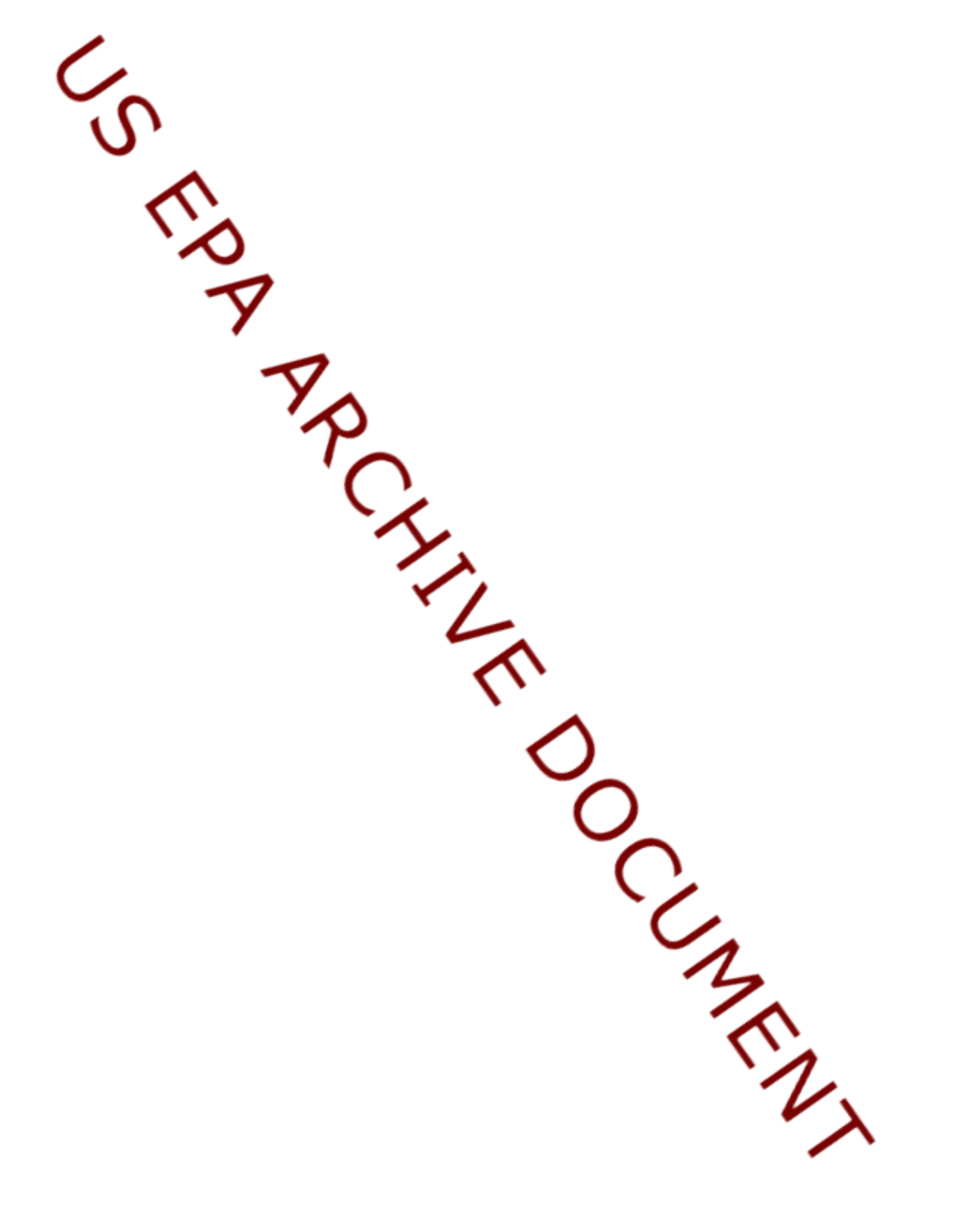| THE ENVIRONMENTAL TECHNOLOGY VERIFICATION |  |
|-------------------------------------------|--|
| DDOMI                                     |  |







**ETV Joint Verification Statement** 

| <b>TECHNOLOGY TYPE:</b> | <b>ENVIRONMENTAL DECISION SUPPORT SOFTWARE</b>                                                                  |
|-------------------------|-----------------------------------------------------------------------------------------------------------------|
| <b>APPLICATION:</b>     | INTEGRATION, VISUALIZATION, SAMPLE OPTIMIZATION, AND COST-BENEFIT ANALYSIS OF ENVIRONMENTAL<br><b>DATA SETS</b> |
| <b>TECHNOLOGY NAME:</b> | Groundwater FX                                                                                                  |
| <b>COMPANY:</b>         | DecisionFX, Inc.<br>310 Country Lane<br>Bosque Farms, NM 87068                                                  |
| <b>PHONE:</b>           | (505) 869-0057                                                                                                  |
| <b>WEBSITE:</b>         | www.decisionFX.com                                                                                              |

The U.S. Environmental Protection Agency (EPA) has created the Environmental Technology Verification Program (ETV) to facilitate the deployment of innovative or improved environmental technologies through performance verification and dissemination of information. The goal of the ETV Program is to further environmental protection by substantially accelerating the acceptance and use of improved and cost-effective technologies. ETV seeks to achieve this goal by providing high-quality, peer-reviewed data on technology performance to those involved in the design, distribution, financing, permitting, purchase, and use of environmental technologies.

ETV works in partnership with recognized standards and testing organizations and stakeholder groups consisting of regulators, buyers, and vendor organizations, with the full participation of individual technology developers. The program evaluates the performance of innovative technologies by developing test plans that are responsive to the needs of stakeholders, conducting field or laboratory tests (as appropriate), collecting and analyzing data, and preparing peer-reviewed reports. All evaluations are conducted in accordance with rigorous quality assurance protocols to ensure that data of known and adequate quality are generated and that the results are defensible.

The Site Characterization and Monitoring Technologies Pilot (SCMT), one of 12 technology areas under ETV, is administered by EPA's National Exposure Research Laboratory (NERL). With the support of the U.S. Department of Energy's (DOE's) Environmental Management (EM) program, NERL selected a team from Brookhaven National Laboratory (BNL) and Oak Ridge National Laboratory (ORNL) to perform the verification of environmental decision support software. This verification statement provides a summary of the test results of a demonstration of Decision*FX*'s Groundwater*FX* environmental decision support software product.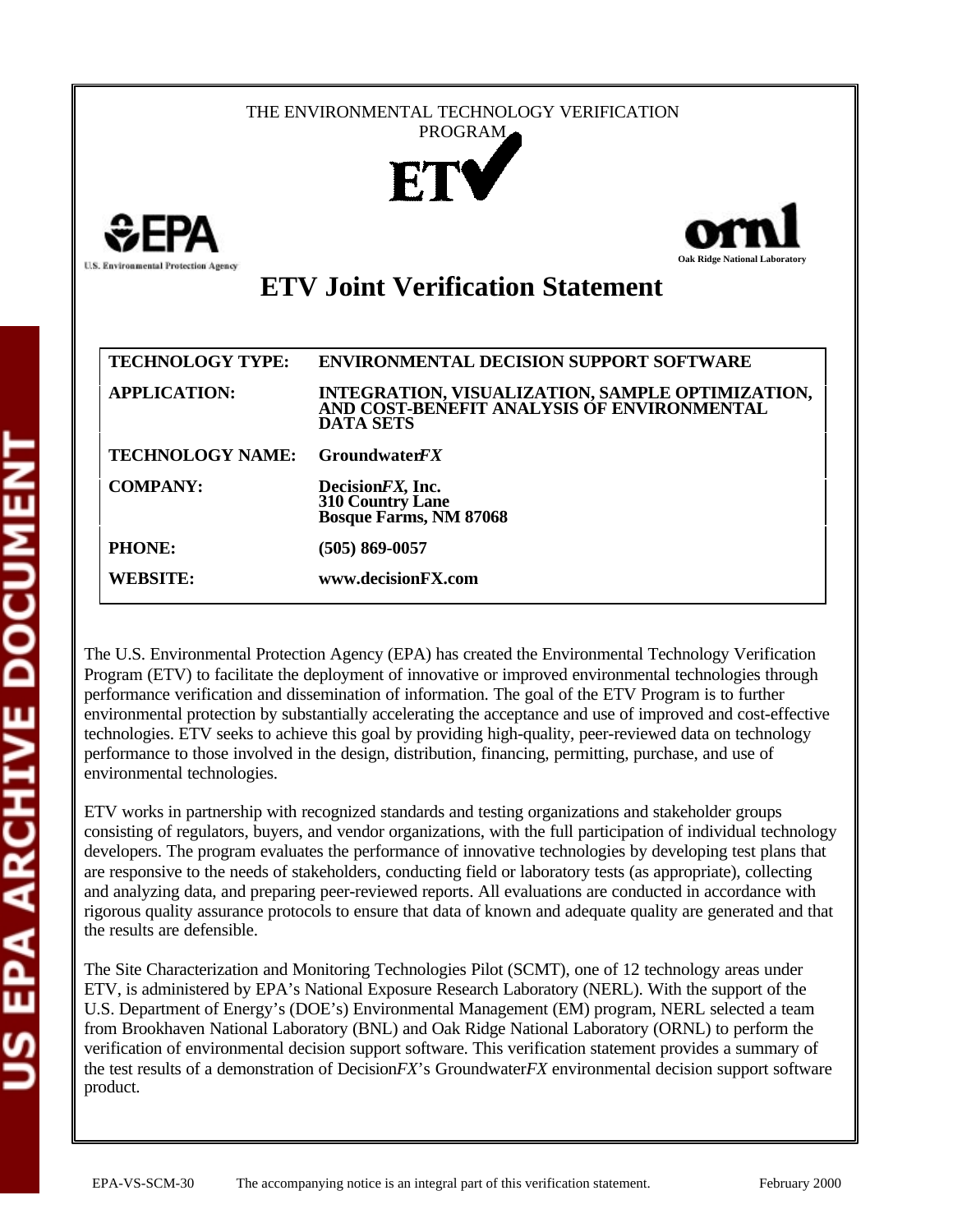## **DEMONSTRATION DESCRIPTION**

In September 1998, the performance of five decision support software (DSS) products were evaluated at the New Mexico Engineering Research Institute, located in Albuquerque, New Mexico. In October 1998, a sixth DSS product was tested at BNL in Upton, New York. Each technology was independently evaluated by comparing its analysis results with measured field data and, in some cases, known analytical solutions to the problem.

Depending on the software, each was assessed for its ability to evaluate one or more of the following endpoints of environmental contamination problems: visualization, sample optimization, and cost-benefit analysis. The capabilities of the DSS were evaluated in the following areas: (1) the effectiveness of integrating data and models to produce information that supports the decision, and (2) the information and approach used to support the analysis. Secondary evaluation objectives were to examine DSS for its reliability, resource requirements, range of applicability, and ease of operation. The verification study focused on the developers' analysis of multiple test problems with different levels of complexity. Each developer analyzed a minimum of three test problems. These test problems, generated mostly from actual environmental data from six real remediation sites, were identified as Sites A, B, D, N, S, and T. The use of real data challenged the software systems because of the variability in natural systems. The technical team performed a baseline analysis for each problem to be used as a basis of comparison.

Decision*FX* staff chose to use Groundwater*FX* to perform all three endpoints using data from the Site B and Site S sample optimization and cost-benefit problems. For both problems, Groundwater*FX* was used to define sample locations to characterize the extent of groundwater contamination above specified contaminant threshold concentrations. The software generated two-dimensional (2-D) base maps containing site features that were overlain with maps of concentrations or of probability of exceeding contamination threshold levels. Groundwater*FX* was also used to estimate the volume of water contaminated above the specified threshold concentrations and to provide exposure concentrations at specified locations for use in human health risk calculations. The estimates for volume and concentrations were done using probabilistic simulation. This permitted the analyst to provide statistical estimates of the confidence in the software's volume and concentration estimates. Details of the demonstration, including an evaluation of the software's performance, may be found in the report entitled *Environmental Technology Verification Report: Environmental Decision Support Software—DecisionFX, Inc., GroundwaterFX,* EPA/600/R-00/037.

## **TECHNOLOGY DESCRIPTION**

Groundwater*FX* is a decision support system intended to provide decision makers and analysts a means of evaluating environmental information related to the nature and extent of contamination in groundwater. Key attributes of the product include the ability to delineate, provide visual feedback, and quantify uncertainties in the nature and extent of groundwater contamination (e.g., concentration distribution, probability distribution of exceeding a groundwater cleanup guideline); to provide objective recommendations on the number and location of sampling points; and to provide statistical information about the contamination (e.g., average volume of contamination, standard deviation, etc.). Groundwater*FX* runs on Windows 95 and 98 or NT platforms and on the Power Macintosh operating system.

## **VERIFICATION OF PERFORMANCE**

The following performance characteristics of Groundwater*FX* were observed:

*Decision Support:* Groundwater*FX* is a probabilistic-based software designed to address 2-D and threedimensional (3-D) groundwater contamination problems, including optimization of new sample locations and generation of cost-benefit information (e.g., evaluation of the probability of exceeding threshold concentrations). The software generated 2-D maps of the contamination and of the probability of exceeding a specified threshold concentration. Cost-benefit curves of the cost (volume) of remediation vs. the probability of exceeding a threshold concentration were generated in Excel using Groundwater*FX* output files. The software provided estimates of current and future exposure concentrations for use in human health risk calculations. The interpretations of statistical data permit the decision maker to evaluate future actions, such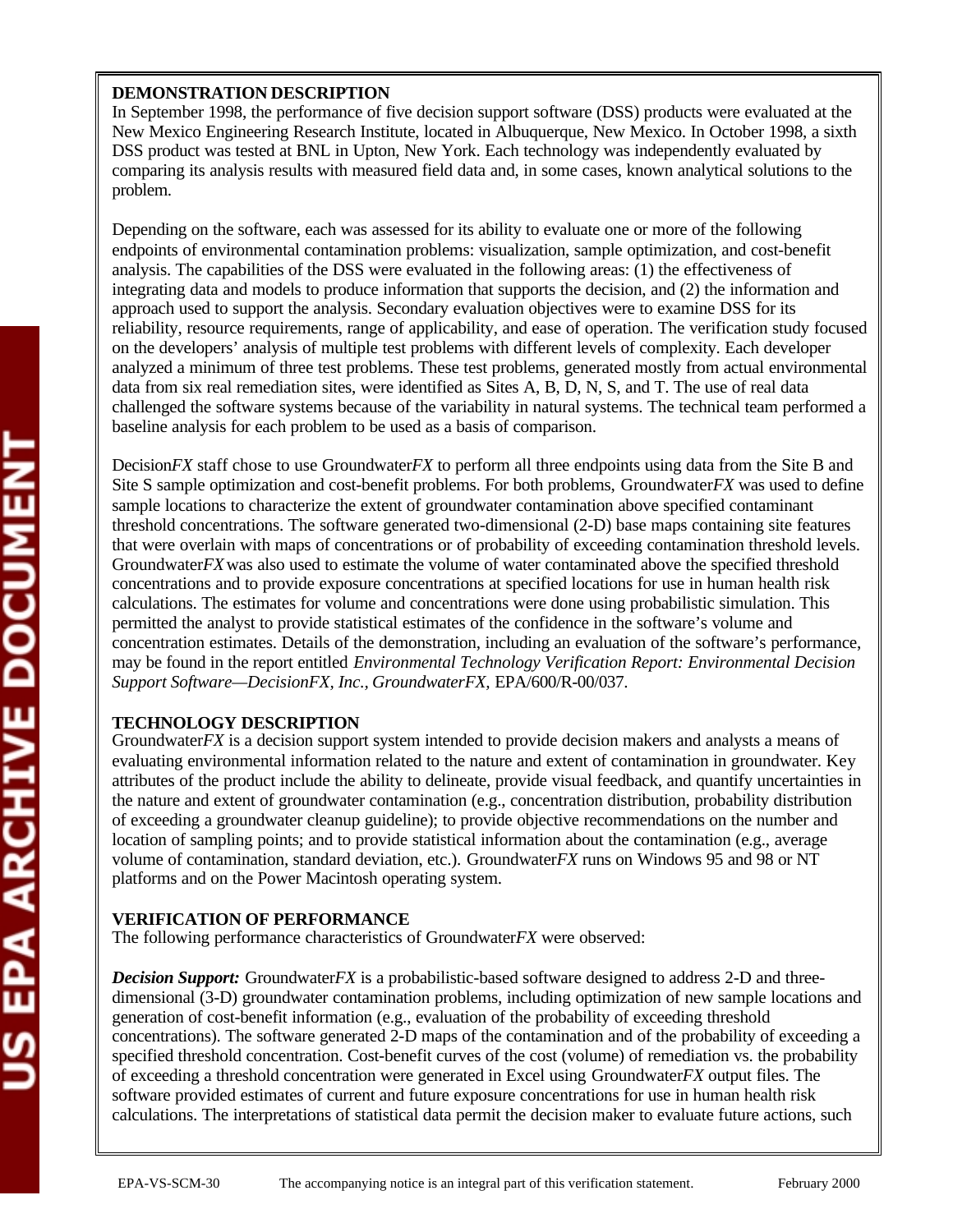as determining sampling locations or developing cleanup guidance, on the basis of the level of confidence placed in the analysis.

*Documentation of the GroundwaterFX Analysis: DecisionFX staff generated a report that provided an* adequate explanation of the process and parameters used to analyze each problem. Documentation of data transfer, manipulations of the data, and analyses were included. The criteria used to select models for the simulation and the parameters for conducting the probabilistic assessment were provided in standard ASCII text files that are exportable to a number of software programs. Output files from the simulations were also provided for review.

*Comparison with Baseline Analysis and Data:* Decision*FX* used Groundwater*FX* to perform the visualization, sample optimization, and cost-benefit aspects of problems from Sites B and S. The analysis performed by Groundwater*FX* did not provide an adequate match to the data on either test problem. For Site B, the locations of wells in some simulations were incorrectly plotted on the site map. The maps of contaminant concentrations were generally consistent with the data near the source of contamination. However, the software did not represent the leading edge of the plume accurately. The maps showing the probability of exceeding a contaminant threshold were inconsistent with the baseline data, and the estimate of the volume of the plume was three to five times smaller than that obtained in the baseline analyses. The estimates of exposure concentrations for risk calculations were too low by a factor of 2 to 3 as compared to the baseline analyses. For Site S, Groundwater*FX*'s estimates of contaminant concentrations were an extremely poor match to the data and baseline analysis. As a result, estimates of the volume of contaminated groundwater and of exposure concentrations for risk calculations were substantially different from those suggested by the data and baseline analysis. In addition, the Groundwater*FX* estimates of exposure concentrations supplied for risk calculations were inconsistent with the contaminant concentration maps generated by the software.

*Multiple Lines of Reasoning:* The foundation of the Groundwater*FX* approach is a Monte Carlo simulator that produces multiple simulations of the distribution of contamination that are consistent with the known data. From these simulations, concentration and probability maps were produced to assist in evaluating the extent of contamination. This permits the decision-maker to evaluate future actions, such as determining sampling locations or developing cleanup guidance, on the basis of the level of confidence placed in the analysis.

In addition to performance criteria, the following secondary criteria were evaluated:

*Ease of Use:* Groundwater*FX* is a sophisticated flow and transport code that incorporates Monte Carlo simulation in a 3-D framework. A high level of skill and experience is required to use it effectively.

Several features of Groundwater*FX* make the software package cumbersome to use. These include the need for a formatted data file for importing location and concentration data, the need to have all units of measurement in meters (USGS and state plane coordinates systems are typically measured in feet), the need to have all graphic files imported as a single bitmap (which prohibits the use of multiple layers in visualizations and requires coordinates of the bitmap to be provided when the bitmap is used as a base map for visualization), the inability to edit graphic bitmap files, and the absence of on-line help. Visualization output is limited to bitmaps of screen captures that can be imported into other software for processing. Overcoming these limitations to perform an analysis requires more work on the part of the software operator.

Groundwater*FX* exports text and graphics to standard word processing software directly. Graphic outputs are generated as bitmaps, which can be imported into other software to generate .jpg, and .cdr graphic files. Groundwater*FX* generates data files from statistical analysis and concentration estimates in ASCII format, which can be read by most software.

*Efficiency and Range of Applicability:* Two problems were completed and documented with 12 person-days of effort. However, the technical team concluded that the analyses were, at best, a first pass through the